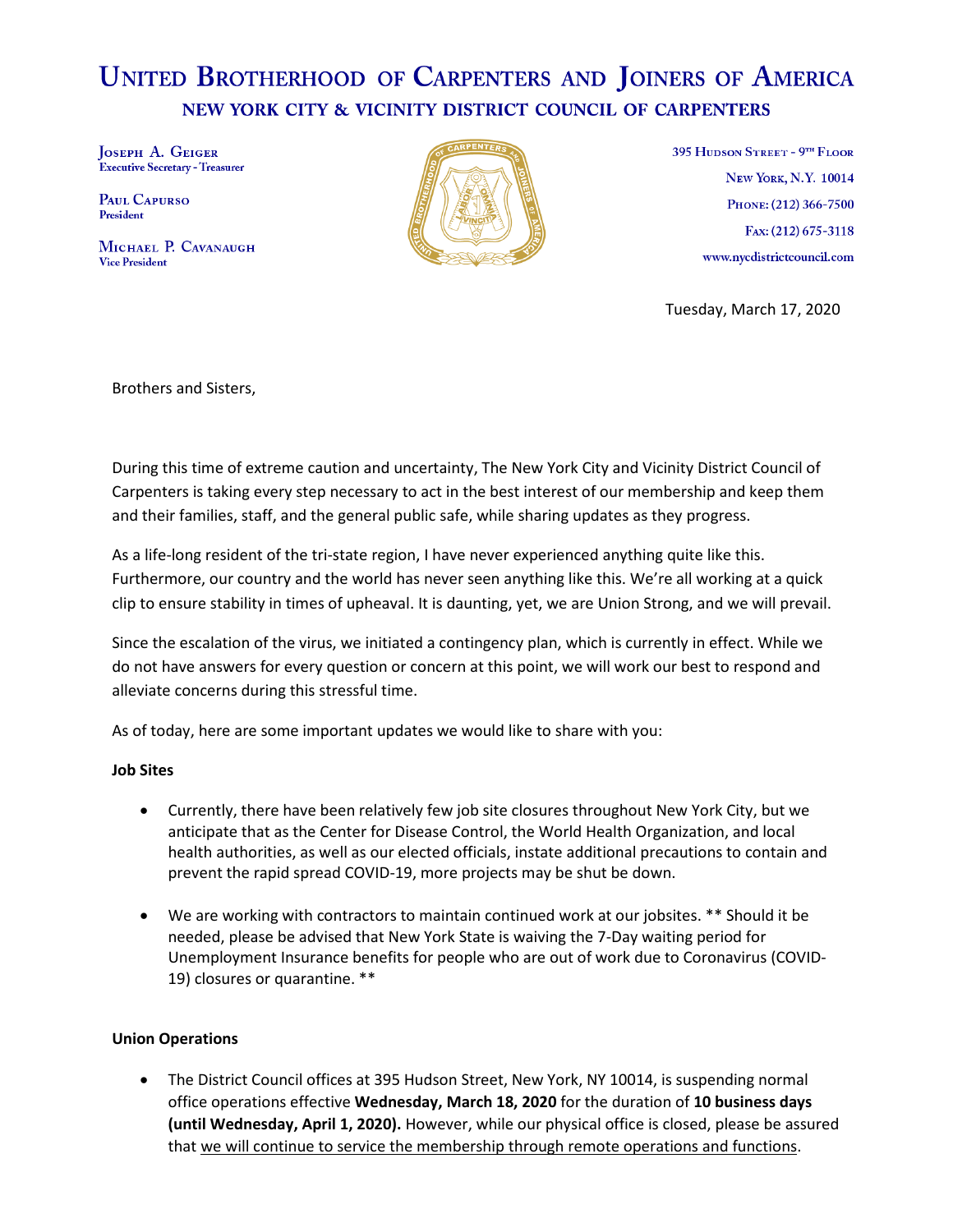Following the 2-week time period, the District Council will evaluate the situation to see how to most effectively and efficiently move forward, while adhering to public health mandates.

- The Out of Work List (212-366-3330) will be operating remotely between the hours of 8am 4 pm. Please be mindful that we will be operating under extraordinary conditions and depending on call volume, wait times may be longer than normal.
- The District Council phone line (212-366 -7500) will remain open during regular business hours for members, however please contact your Business Agent with specific questions.
- The District Council created a COVID-19 information page for updates. Please click the COVID-19 UPDATES link at the top of the website. It can also be found here: https://www.nycdistrictcouncil.com/covid-19-updates/
- Currently, only Locals 45, 157, and 2287 have cancelled their upcoming meetings. Please contact your Business Agent, your Local, or check the District Council website for updates about other meetings.

## **The Benefit Funds**

- The New York City District Council Benefit Funds office will be suspending normal operations at 395 Hudson Street, New York, NY 10014, effective **March 18, 2020** for two weeks. However, while the physical office is closed, please be assured that the Funds will continue to service the membership through remote operations and functions. For more information from the Benefit Funds about the closure, please contact the Benefit Funds here: https://nyccbf.com/
- The Welfare Fund is waiving co-payments for COVID-19 testing for current members and their families, as well as retirees. For more info, click here: https://nyccbf.com/nycdcc-welfare-fundto-waive-co-payments-for-coronavirus-covid-19-testing/

## **Civil Service Carpenters**

- All Civil Service Carpenters are deemed **essential employees** and should report to work. Please follow your respective city agency for updated guidance regarding COVID-19.
- The General Civil Service Meeting for all Civil Service Carpenters, Dockbuilders, Ship Carpenters, and Riggers scheduled for **March 26, 2020** is CANCELLED.

## **Training**

- The International Training Center cancelled all programs, training, and conferences scheduled at the International Training Center for the next 30-days.
- New York City District Council of Carpenters Training Center (CTC) postponed all class schedules for 2-weeks, effective **March 16, 2020**. Members may take classes online with recognized accredited organizations during the time of school closure and will be reimbursed by the Carpenters Training Center with original receipts of course completion reflecting the dates between **March 16 - 29, 2020**. Only courses on the CTC website will be reimbursed. Please refer to the CTC website here: https://nyccarpenterstrainingcenter.org/
- The CTC has postponed the 51st Annual Graduating Apprentice Exhibits and Open-House scheduled for **April 7, 2020**.

## **Looking Forward**